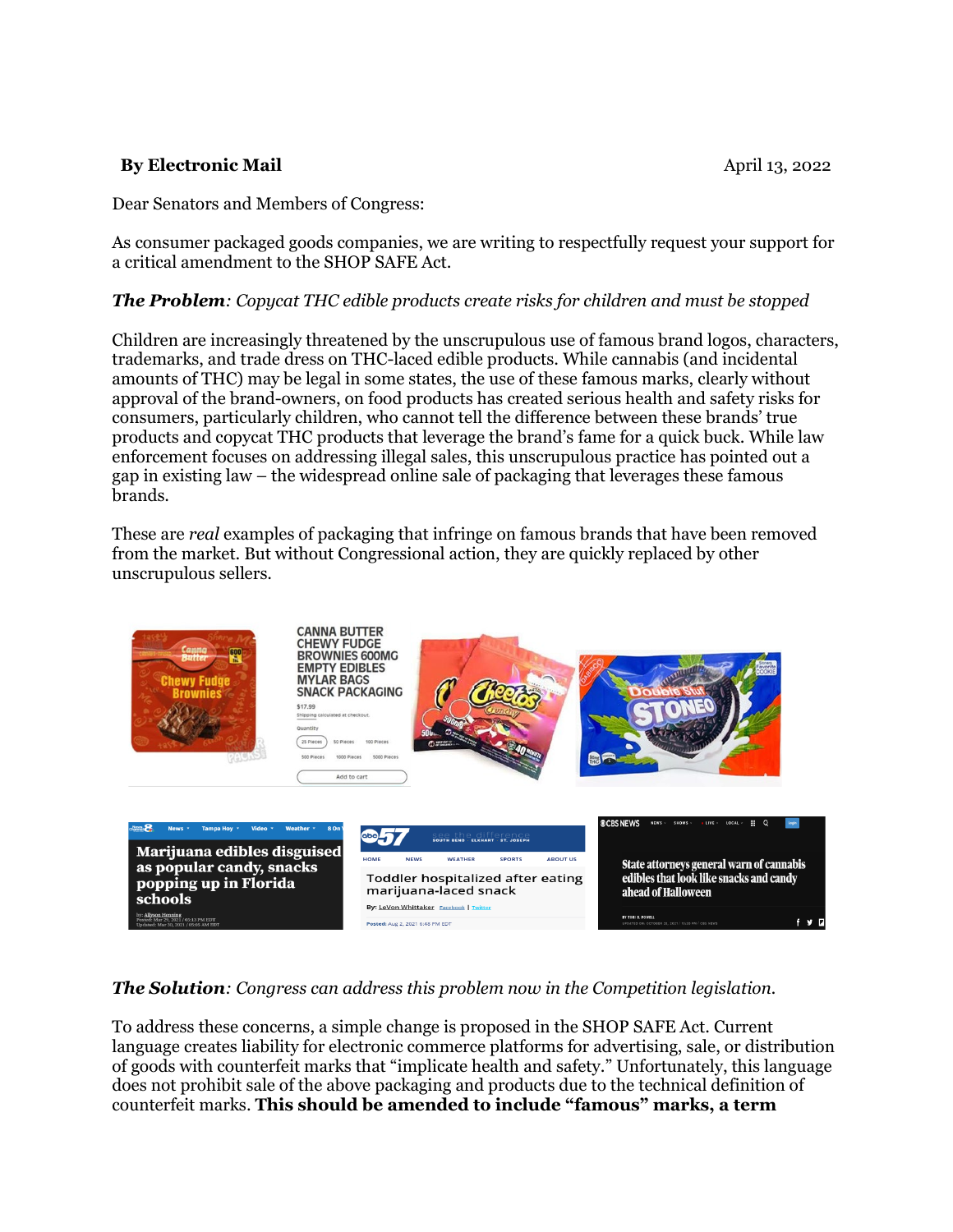Letter to Congress April 13, 2022 Page 2

### **already defined in U.S. code, to extend this protection and deter the sale of these copycat THC items which clearly "implicate health and safety" of children**.

#### **Proposed markup of language currently in SHOP SAFE:**

- an electronic commerce platform shall be deemed contributorily liable in a civil action by the registrant for the remedies hereinafter provided for a case in which, without the consent of the registrant, a third-party seller uses in commerce a famous or counterfeit mark in connection with the sale, offering for sale, distribution, or advertising of goods that implicate health and safety
- (v) The term "famous" refers to a "famous mark" and has the meaning given that term in section  $43(c)(2)(A)$ .

**This change is critical because it closes a loophole in the existing language to address a critical health and safety issue. We urge your support.**

Sincerely,

Consumer Brands Association American Bakers Association National Confectioners Association Policy Center for Public Health and Safety Digital Citizens Alliance General Mills, Inc. Mondelēz International, Inc. PepsiCo, Inc. Post Consumer Brands, LLC SNAC International